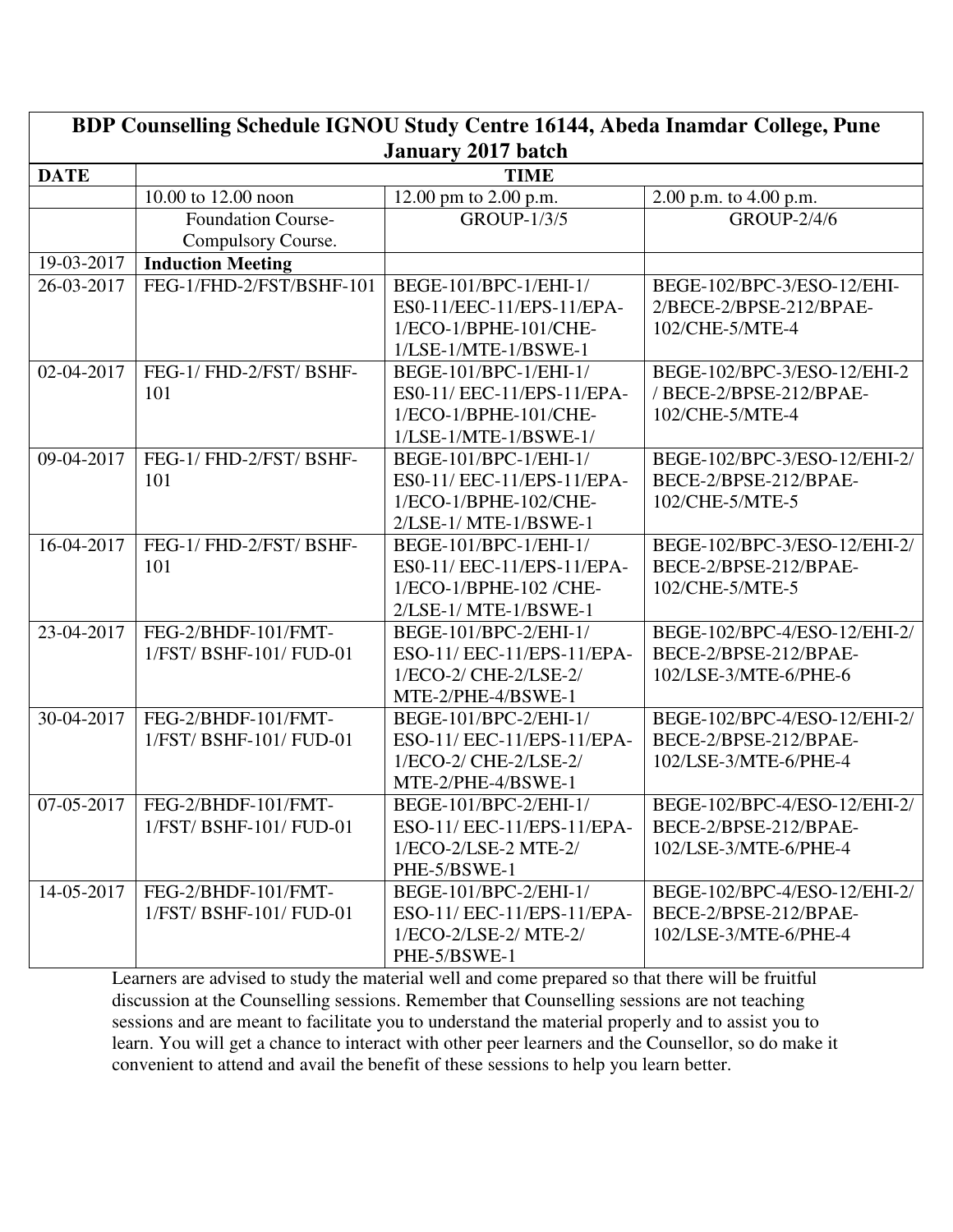**Group 1:** BEGE-101/EHD-1/EHD-5/EEC-11/EHI-1/EHI-7/EPS-11/EPA-1/ESO-11/ECO-1,2/MTE-1,4,5/BSWE-4/BPY1,2/BPC-1,2/BULE-1 **Group 3:** BEGE-103/BEGE-108/EHD-3/EEC-10/EEC-13/EHI-3/EPS-3/EPS-8/EPA-3/ESO-13/ECO-5/ECO-7/MTE-7,8/BSWE-5/BPY-5,8/BPC-5,6/BULE-3 **Group 5:** EEG-6/ BHDE-107/ BECE-15/ EHI-5/ EPS-15/ EPA-5/ ESO-15/ ECO-8/ ECO-9/ MTE-11, 12 /BPY- 9, 10/ BPCE-14 or BPCE-15 or BPCE-17 and BPCE 11or BPCE 13 or BPCE 18 or BPCE 19 or BPCE 21/BULE-5

**Group 2:** BEGE-102/ EHD-2/ BHDE-102/ BECE-2/ EHI-2/ BPSE- 212/ BPAE-102/ BRDE-101/ ESO-12/ MTE-2, 6 /BPY-3, 4/BPC-3,4/ BULE-2

**Group 4:** BEGE-105/ EHD- 6/ BECE-214/ EHI-4/ EPS-7/ EPA-4/ ESO-14/ ECO-3/ECO-6 or ECO-13/ ECO-12/ ECO-14/MTE 9,10/ BSWE-6/BPY- 6, 7/BPYE -1, 2/ BPCL-7,L8/BULE-4

**Group 6:** BEGE-104/ BEGE-107/ EHD-4/ BECE-16/ EEC-7/ EHI-6/ EPS-6/ EPS- 9/ EPA-6/ ESO-16/ ECO-10, 11/ MTE-13, 14/BPY 11, 12/BPCE 22, BPCE 23/ BULE 6.

Names of Counselors:

| BECE-2          | SayedRafeque K.           |
|-----------------|---------------------------|
| <b>BEGE-101</b> | Ms.NuzhatAkhtar           |
| <b>BEGE-102</b> | Ms.NuzhatAkhtar           |
| <b>BHDF-101</b> | Shaikh Asama              |
| <b>BPAE-102</b> | Prof. Tipu Sultan Inamdar |
| BPC-1           | Ketaki Deshpande          |
| $BPC-2$         | Smita D. Dongre           |
| BPC-3           | GawadeApeksha             |
| BPC-4           | KauserTarique             |
| <b>BPHE-101</b> | SohailBagwan              |
| <b>BPHE-102</b> | SohailBagwan              |
| <b>BPSE-212</b> | Shaikh Shabana            |
| <b>BSHF-101</b> | Shaikh Shabana            |
| <b>BSW</b>      | Mr. Akram Khan            |
| CHE-1           | Dr. YusufiMujahid         |
| CHE-2           | Shaikh Yasin              |
| CHE-5           | Shaikh Siraj              |
| $ECO-1$         | AqueelAhmed Mohd. Ibrahim |
| $ECO-2$         | Mudassar Shaikh           |
| <b>EEC-11</b>   | SayedRafeque K.           |
| $EHI-1$         | Dr. ZohebHasan            |
| $EHI-2$         | Prof. Khan Shaukat        |
| $EPA-1$         | Kulkarni Sadhna           |
| <b>EPS-11</b>   | Shaikh Shabana            |
| <b>ESO-11</b>   | Shaikh Shafiya S.         |
| <b>ESO-12</b>   | <b>AzraKutki</b>          |
| FEG-1           | <b>NuzhatAkhtar</b>       |
| $FEG-2$         | Amina Isane               |
| FHD-2           | Shaikh Asma               |